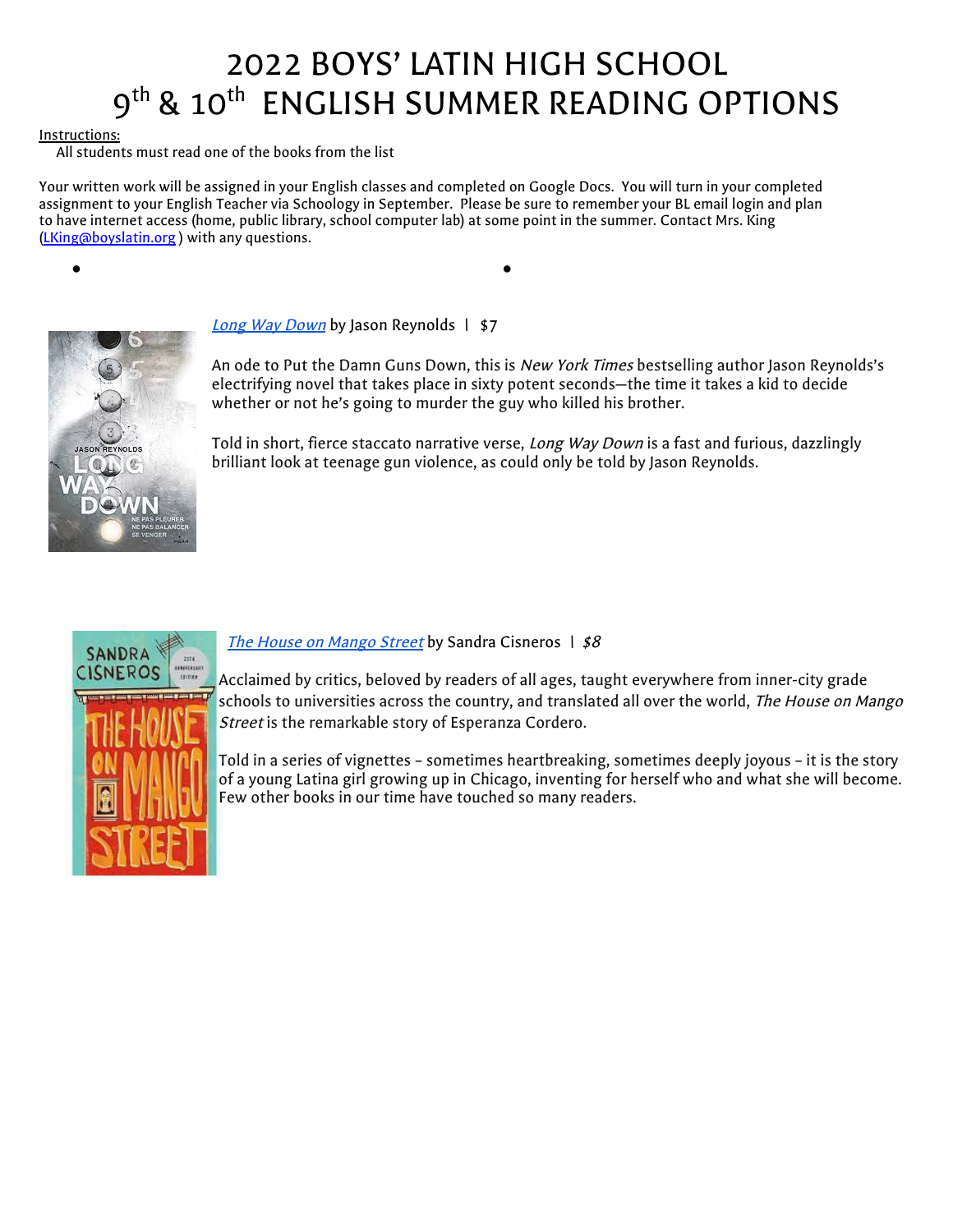# Choose a book from the list above for your assignment. Complete BOTH writing assignments once you completed the reading.

## Assignment #1: 3 Journal Entries

#### Title the document IR JOURNAL 22

Choose moments from the book that you resonate with in each way. Use a quote from the reading to support your response in the entry. Entries must be a minimum of 30-40pgs apart:

- 1) Text to Text: Make a connection between your book and another book you've read.
- 2) Text to Self: Make a connection between the text and your life.

3) Text to World: Make a connection between the text and something happening in your world today. Record the page number with each quote.

#### When writing lines of poetry out as a sentence, separate each line using a backslash. See example below on introducing a quote in writing.

Example: John Green writes, "I know/ it don't make sense,/ but stay with me" (195).

#### Bonus Points - Only given with on-time and completed assignments

10pts - Identify 10 quotes throughout the book that you like. No reason for it - 4 can be from the journal entries. Write the quotes in the same style on your google doc as it is in the book and include the page number. 10pts - Create a visual representation that incorporates all 10 quotes on one page (minimum of 8x10 paper).

#### **Journal Entry Rubric**

| 50 points<br>-All 3 journal entries are completed.<br>- Journals are focused, detailed, and<br>insightful. It demonstrates that the<br>student is reading carefully and thinking<br>deeply about the book. | 40 points<br>-Journals are complete, but ideas may<br>be superficial, unfocused, or repetitive.<br>-There are patterns of errors in<br>sentences, grammar, and/or mechanics<br>that may distract from the ideas of the | 30 points<br>- At least 2 entries were attempted.<br>- The learner merely summarized the<br>book.<br>-There are so many errors in sentences,<br>grammar, and/or mechanics that it | 0 points<br>-Journals are missing, minimal, mostly<br>incomplete, or incoherent |
|------------------------------------------------------------------------------------------------------------------------------------------------------------------------------------------------------------|------------------------------------------------------------------------------------------------------------------------------------------------------------------------------------------------------------------------|-----------------------------------------------------------------------------------------------------------------------------------------------------------------------------------|---------------------------------------------------------------------------------|
| -There are very few errors in sentences,<br>grammar, and mechanics.                                                                                                                                        | writing.                                                                                                                                                                                                               | makes the writing difficult to understand.                                                                                                                                        |                                                                                 |

### Assignment #2: Letter to the Author

#### Title the document AUTHOR LETTER 22

Write a letter to the author of your book: Jason Reynolds or Sandra Cisneros.

Using a standard letter format, write 3 paragraphs on the following topics: 2 elements of the story you enjoyed the most and ask 1 question you have about the novel.

See the next page for <sup>a</sup> sample of how to format and write the letter.

#### Letter to the Author Rubric

| 50 points<br>40 points<br>Letter is complete, but ideas may be<br>-All components of the letter are<br>$\overline{\phantom{a}}$<br>superficial, unfocused, or repetitive.<br>completed.<br>- Letter is focused, detailed, and<br>-There are patterns of errors in<br>insightful. It demonstrates that the<br>sentences, grammar, and/or mechanics<br>that may distract from the ideas of the<br>student read the book and is thinking<br>deeply about the book.<br>writing.<br>-There are very few errors in sentences,<br>grammar, and mechanics. | 30 points<br>-Instead of responding to the story<br>elements in the letter, the learner merely<br>summarized the book.<br>-There are so many errors in sentences,<br>grammar, and/or mechanics that it<br>makes the writing difficult to understand. | 0 points<br>- Letter is missing, minimal, mostly<br>incomplete, or incoherent |
|----------------------------------------------------------------------------------------------------------------------------------------------------------------------------------------------------------------------------------------------------------------------------------------------------------------------------------------------------------------------------------------------------------------------------------------------------------------------------------------------------------------------------------------------------|------------------------------------------------------------------------------------------------------------------------------------------------------------------------------------------------------------------------------------------------------|-------------------------------------------------------------------------------|
|----------------------------------------------------------------------------------------------------------------------------------------------------------------------------------------------------------------------------------------------------------------------------------------------------------------------------------------------------------------------------------------------------------------------------------------------------------------------------------------------------------------------------------------------------|------------------------------------------------------------------------------------------------------------------------------------------------------------------------------------------------------------------------------------------------------|-------------------------------------------------------------------------------|